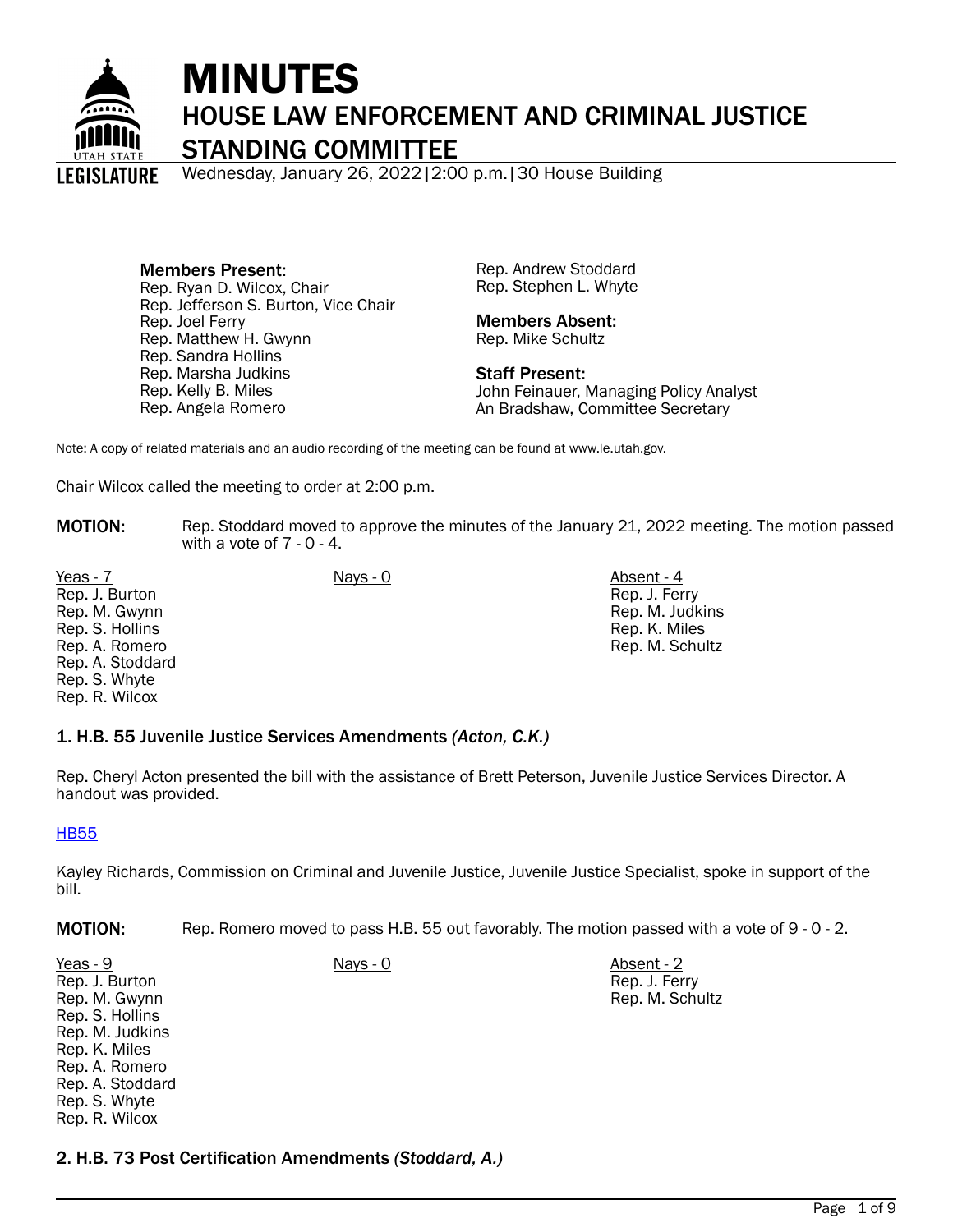Rep. Stoddard presented the bill to the committee.

Nate Mutter, Law Enforcement Legislative Committee Co-chair and Office of the Attorney General Assistant Chief of Investigations, spoke in support of the bill.

Levy Woodruff, resident, spoke in support of the bill.

Ilana Raskind, resident, spoke in support of the bill.

Rae Duckworth, resident, spoke support of the bill.

| <b>MOTION:</b> | Rep. Romero moved to replace H.B. 73 with 1st Substitute H.B. 73. The motion passed with a vote |
|----------------|-------------------------------------------------------------------------------------------------|
|                | of 9 - 0 - 2.                                                                                   |

Rep. J. Ferry Rep. M. Schultz

Rep. J. Ferry Rep. M. Schultz

Yeas - 9 Nays - 0 Absent - 2 Rep. J. Burton Rep. M. Gwynn Rep. S. Hollins Rep. M. Judkins Rep. K. Miles Rep. A. Romero Rep. A. Stoddard Rep. S. Whyte Rep. R. Wilcox

**MOTION:** Rep. Stoddard moved to pass 1st Substitute H.B. 73 out favorably. The motion passed with a vote of 9 - 0 - 2.

Yeas - 9 Nays - 0 Absent - 2 Rep. J. Burton Rep. M. Gwynn Rep. S. Hollins Rep. M. Judkins Rep. K. Miles Rep. A. Romero Rep. A. Stoddard Rep. S. Whyte Rep. R. Wilcox

3. H.B. 81 Sexual Solicitation Amendments *(Pulsipher, S.)*

Rep. Susan Pulsipher presented the bill with the assistance of Pansy Watson, National Center on Exploitation.

Daniel Strong, Sentencing Commission Director, commented on the bill.

Steve Burton, Utah Association of Criminal Defense Attorneys, spoke in support of the bill.

Ryan Holtan, Office of the Attorney General Human Trafficking and SECURE Strike Force Section Director, spoke in support of the bill.

Linda Sanger, Utah PTA, spoke in support of the bill.

Mervyn Arnold, resident, spoke in support of the bill.

**MOTION:** Rep. Romero moved to replace H.B. 81 with 2nd Substitute H.B. 81. The motion passed with a vote of 8 - 0 - 3.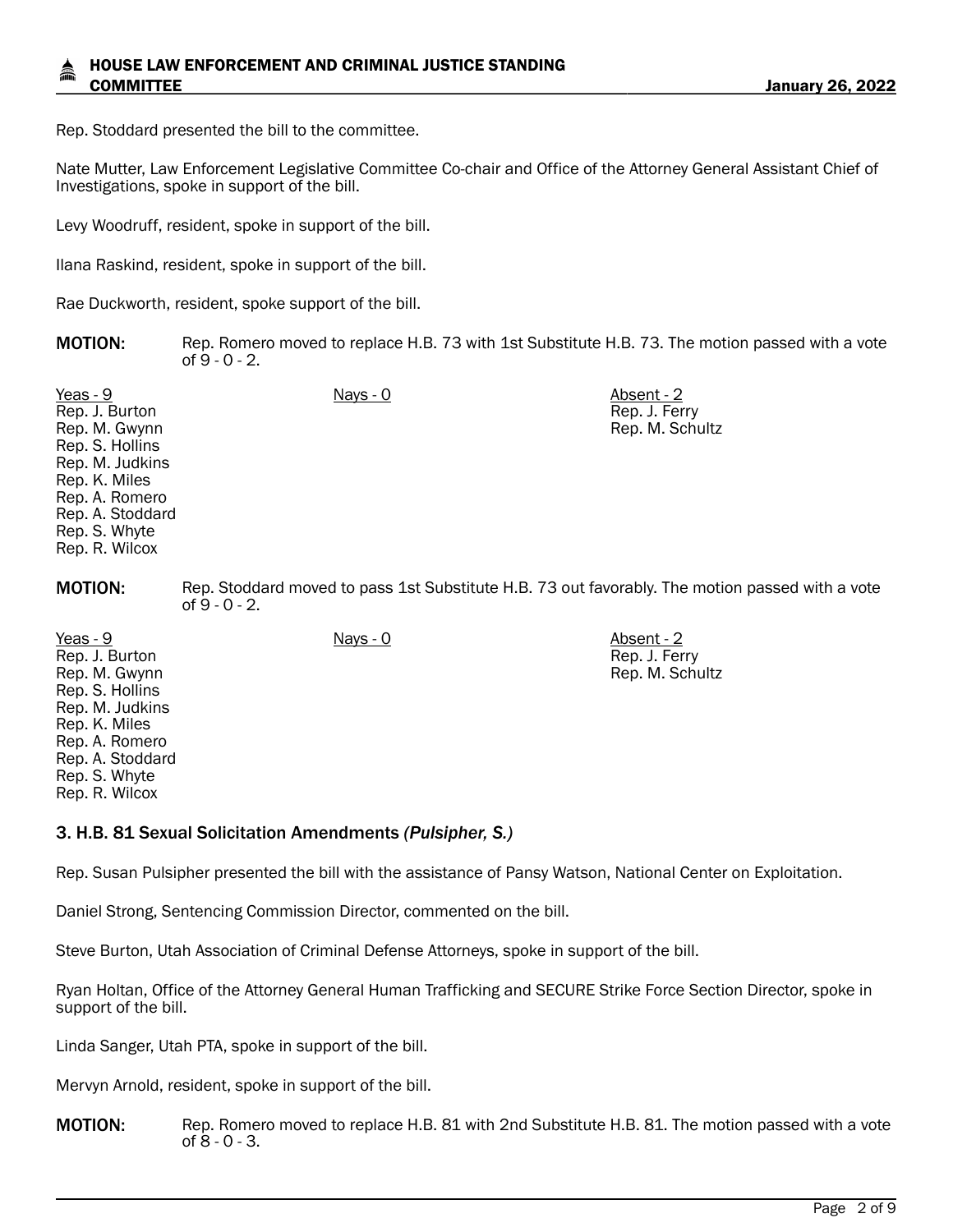| Yeas - 8<br>Rep. J. Burton<br>Rep. M. Gwynn<br>Rep. S. Hollins<br>Rep. M. Judkins<br>Rep. A. Romero<br>Rep. A. Stoddard<br>Rep. S. Whyte<br>Rep. R. Wilcox | Nays - 0                                                                                                          | Absent - 3<br>Rep. J. Ferry<br>Rep. K. Miles<br>Rep. M. Schultz |  |
|------------------------------------------------------------------------------------------------------------------------------------------------------------|-------------------------------------------------------------------------------------------------------------------|-----------------------------------------------------------------|--|
| <b>MOTION:</b>                                                                                                                                             | Rep. Burton moved to pass 2nd Substitute H.B. 81 out favorably. The motion passed with a vote of<br>$8 - 0 - 3$ . |                                                                 |  |
| Yeas - 8<br>Rep. J. Burton<br>Rep. M. Gwynn<br>Rep. S. Hollins<br>Rep. M. Judkins<br>Rep. A. Romero<br>Rep. A. Stoddard<br>Rep. S. Whyte                   | $Nays - 0$                                                                                                        | Absent - 3<br>Rep. J. Ferry<br>Rep. K. Miles<br>Rep. M. Schultz |  |

### 4. H.B. 19 DNA Specimen Analysis Amendments *(Eliason, S.)*

Rep. Steve Eliason presented the bill with the assistance of Jimmy Higgs, Department of Public Safety Deputy Commissioner. A handout was provided.

> Rep. J. Ferry Rep. M. Schultz

[N.M.'s DNA profile](https://le.utah.gov/interim/2022/pdf/00000783.pdf)

#### [J.H. DNA profile](https://le.utah.gov/interim/2022/pdf/00000853.pdf)

Rep. R. Wilcox

William Carlson, Salt Lake County District Attorney's Office, spoke in support of the bill.

**MOTION:** Rep. Miles moved to saunter. The motion passed with a vote of 9 - 0 - 2.

Yeas - 9 Nays - 0 Nays - 0 Absent - 2 Rep. J. Burton Rep. M. Gwynn Rep. S. Hollins Rep. M. Judkins Rep. K. Miles Rep. A. Romero Rep. A. Stoddard Rep. S. Whyte Rep. R. Wilcox

Chair Wilcox reconvened the meeting.

Steve Burton spoke in opposition to the bill and answered questions from the committee.

Nate Mutter spoke in support of the bill.

Connor Boyack, Libertas Institute, spoke in opposition to the bill.

Brandon Merrill, Utah Homicide Survivors, spoke in support of the bill.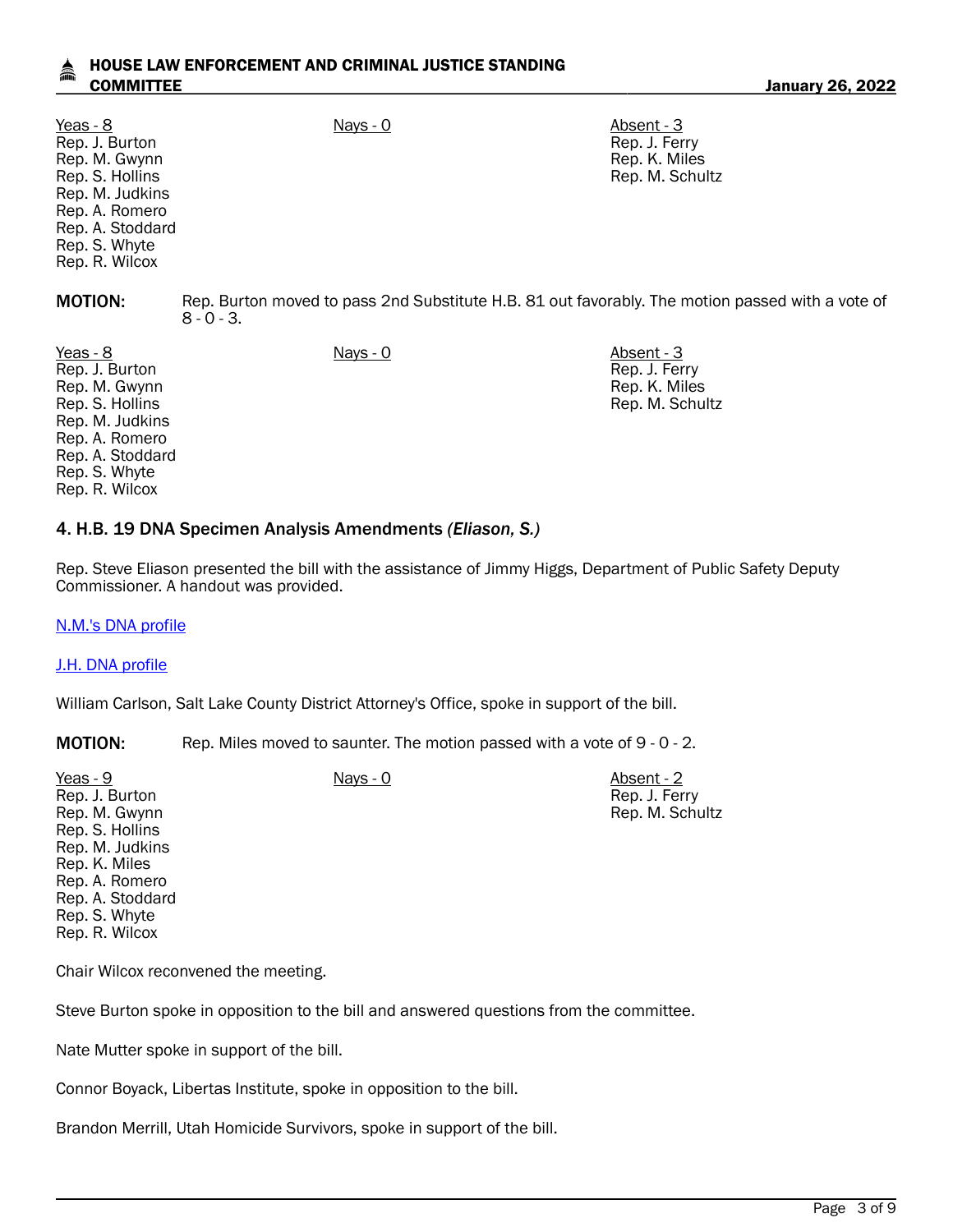George Bekmezian, resident, commented on the bill.

MOTION: Rep. Stoddard moved to pass H.B. 19 out favorably.

**SUBSTITUTE** MOTION: Rep. Ferry moved to go to the next item on the agenda. The substitute motion failed with a vote of 4  $-6 - 1$ .

Yeas - 4 Nays - 6 Absent - 1 Rep. J. Ferry Rep. M. Gwynn Rep. K. Miles Rep. R. Wilcox

Rep. J. Burton Rep. S. Hollins Rep. M. Judkins Rep. A. Romero Rep. A. Stoddard Rep. S. Whyte

Rep. M. Schultz

Rep. Stoddard's underlying motion passed with a vote of 9 - 1 - 1.

<u>Yeas - 9</u> Nays - <u>1 Absent - 1 Absent - 1 Absent - 1 Absent - 1 Absent - 1 Absent - 1 Absent - 1 Absent - 1 Absent - 1 Absent - 1 Absent - 1 Absent - 1 Absent - 1 Absent - 1 Absent - 1 Absent - 1 Absent - 1 Absent - 1 Abs</u> Rep. J. Burton Rep. J. Ferry Rep. S. Hollins Rep. M. Judkins Rep. K. Miles Rep. A. Romero Rep. A. Stoddard Rep. S. Whyte Rep. R. Wilcox Rep. M. Gwynn Rep. M. Schultz

## 5. H.B. 94 Post Council Membership Amendments *(Winder, M.)*

Rep. Mike Winder presented the bill to the committee. Scott Stephenson, Peace Officer Standards and Training Director, answered questions from the committee.

Chad Soffe, Woods Cross Police Chief and representing the Utah Chiefs of Police Association, spoke in support of the bill.

Nate Mutter commented on the bill.

Ilana Raskind, resident, spoke in support of the bill.

Rae Duckworth, resident, spoke support of the bill.

Ian Adams, Utah Fraternal Order of Police, spoke in support of the bill.

MOTION: Rep. Burton moved to amend H.B. 94 with Amendment #1. The motion passed with a vote of 9 - 0 -2.

#### Amendment 1 H.B. 94

- 1. Page 2, Lines 37 through 41:<br>37 (c) the executive director of t
- 37 (c) the executive director of the Department of Corrections or a designated

representative; and

- 39 (d)  $\left\{\frac{144}{15}\right\}$   $\frac{14}{14}$  additional members appointed by the governor having qualifications, 40 experience, or education in the field of law enforcement as follows:
- 40 experience, or education in the field of law enforcement as follows:<br>41 (i) one incumbent mavor:

(i) one incumbent mayor;

2 . Page 2, Line 55 through Page 3, Line 59: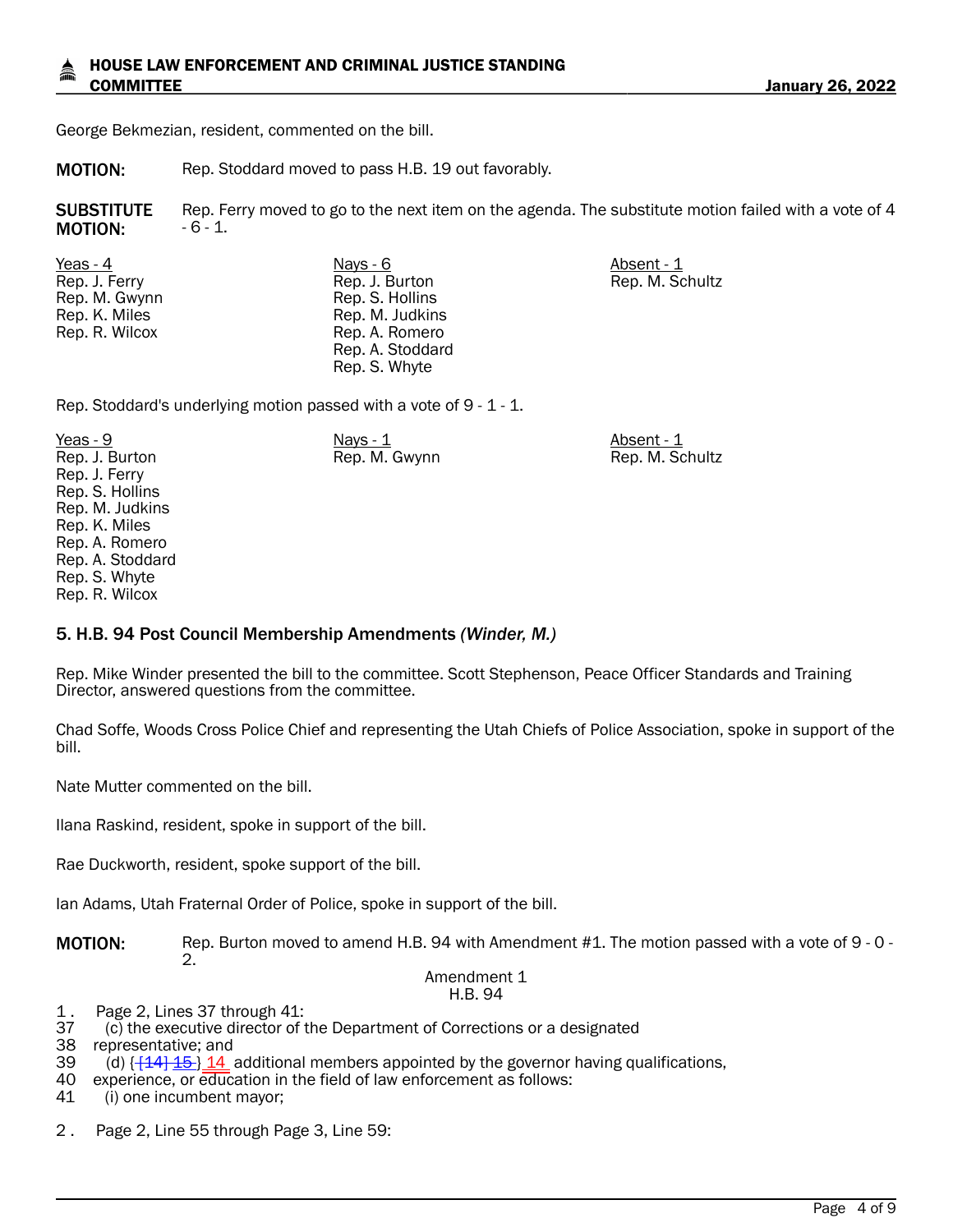## 55 (viii) one representative of a non-profit civil rights organization that represents<br>56 minority populations: and

#### minority populations; and

- 57 [(<del>vii) four</del>] (ix)  $\{\frac{three}{100}$  persons selected at large by the governor.<br>58 (4) (a) Except as required by Subsection (4)(b), the {<del>[144] 15}</del> 14 me
- 58 (4) (a) Except as required by Subsection (4)(b), the  $\left\{\frac{14}{14}\right\}$   $\frac{15}{14}$  members of the council 59 shall be appointed by the governor for four-year terms.
- shall be appointed by the governor for four-year terms.

| Yeas - 9<br>Rep. J. Burton<br>Rep. M. Gwynn<br>Rep. S. Hollins<br>Rep. M. Judkins<br>Rep. K. Miles<br>Rep. A. Romero<br>Rep. A. Stoddard<br>Rep. S. Whyte<br>Rep. R. Wilcox | $Nays - 0$ | Absent - 2<br>Rep. J. Ferry<br>Rep. M. Schultz |
|-----------------------------------------------------------------------------------------------------------------------------------------------------------------------------|------------|------------------------------------------------|
|                                                                                                                                                                             |            |                                                |

MOTION: Chair Wilcox moved to amend H.B. 94 with Amendment #2. The motion passed with a vote of 9 - 0

- 2.

#### Amendment 2 H.B. 94

- 1. Page 2, Lines 52 through 56:<br>52 (vii) one current Utah certifie
- 52 (vii) one current Utah certified law enforcement officer, employed in a non-supervisory<br>53 role, <del>(who represents the Utah State Fraternal Order of Police, the Salt Lake Valley Law</del>
- 53 role, (who represents the Utah State Fraternal Order of Police, the Salt Lake Valley Law<br>54 Enforcement Association, or the Utah Highway Patrol Association I rotated every term:
- 54 Enforcement Association, or the Utah Highway Patrol Association J rotated every term ;<br>55 (viii) one representative of a non-profit civil rights organization that represents
- 55 (viii) one representative of a non-profit civil rights organization that represents 56 minority populations: and
- minority populations; and

Rep. J. Ferry Rep. M. Schultz

Yeas - 9 Nays - 0 Absent - 2 Rep. J. Burton Rep. M. Gwynn Rep. S. Hollins Rep. M. Judkins Rep. K. Miles Rep. A. Romero Rep. A. Stoddard Rep. S. Whyte Rep. R. Wilcox

MOTION: Rep. Hollins moved to pass H.B. 94 out favorably as amended. The motion passed with a vote of 9 -  $0 - 2.$ 

Yeas - 9 Nays - 0 Nays - 0 Absent - 2 Rep. J. Ferry Rep. M. Schultz

Rep. J. Burton Rep. M. Gwynn Rep. S. Hollins Rep. M. Judkins Rep. K. Miles Rep. A. Romero Rep. A. Stoddard Rep. S. Whyte Rep. R. Wilcox

## 6. H.B. 124 Forcible Entry Warrant Modifications *(Gwynn, M.)*

Rep. Gwynn presented the bill with the assistance of Nate Mutter.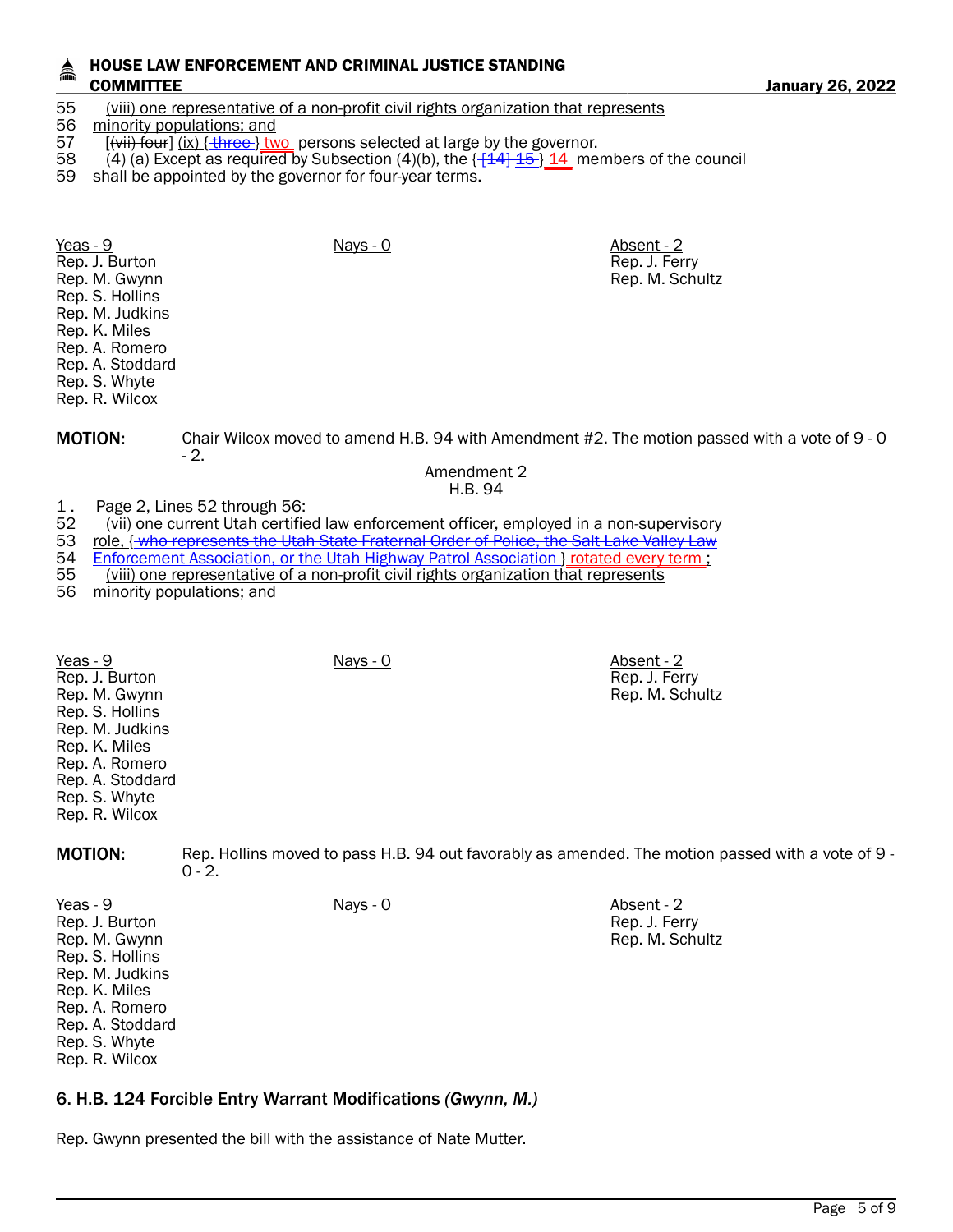Nate Mutter spoke in support of the bill.

Chad Soffe spoke in support of the bill.

Mike Rapich, Department of Public Safety Colonel, spoke in support of the bill.

Cody Stromberg, Herriman Deputy Police Chief and representing the Utah Peace Officers Association, spoke in support of the bill.

Levy Woodruff, resident, spoke in support of the bill.

Rae Duckworth, resident, spoke support of the bill.

John Park, League of Cities and Towns, spoke in support of the bill.

Kara Cope, resident, spoke in support of the bill.

Leah Hansen, resident, spoke in support of the bill.

#### MOTION: Rep. Miles moved to amend H.B. 124 with Amendment #1. The motion passed with a vote of 10 - 0 - 1.

#### Amendment 1 H.B. 124

1. Page 7, Lines 183 through 184:<br>183 (6) Notwithstanding any other

 $(6)$  Notwithstanding any other provision of this chapter, an officer may not request a no-knock warrant  $\{$  may not be

184 granted } if the warrant is solely for a misdemeanor investigation.

| Yeas - 10<br>Rep. J. Burton                         | <u>Nays - 0</u>                                                                                             | Absent - 1<br>Rep. M. Schultz |  |
|-----------------------------------------------------|-------------------------------------------------------------------------------------------------------------|-------------------------------|--|
| Rep. J. Ferry<br>Rep. M. Gwynn                      |                                                                                                             |                               |  |
| Rep. S. Hollins<br>Rep. M. Judkins<br>Rep. K. Miles |                                                                                                             |                               |  |
| Rep. A. Romero<br>Rep. A. Stoddard                  |                                                                                                             |                               |  |
| Rep. S. Whyte<br>Rep. R. Wilcox                     |                                                                                                             |                               |  |
| <b>MOTION:</b>                                      | Rep. Miles moved to pass H.B. 124 out favorably as amended. The motion passed with a vote of 10<br>$-0-1$ . |                               |  |

| Yeas - $10$      | Nays - 0 | Absent - 1      |
|------------------|----------|-----------------|
| Rep. J. Burton   |          | Rep. M. Schultz |
| Rep. J. Ferry    |          |                 |
| Rep. M. Gwynn    |          |                 |
| Rep. S. Hollins  |          |                 |
| Rep. M. Judkins  |          |                 |
| Rep. K. Miles    |          |                 |
| Rep. A. Romero   |          |                 |
| Rep. A. Stoddard |          |                 |
| Rep. S. Whyte    |          |                 |
| Rep. R. Wilcox   |          |                 |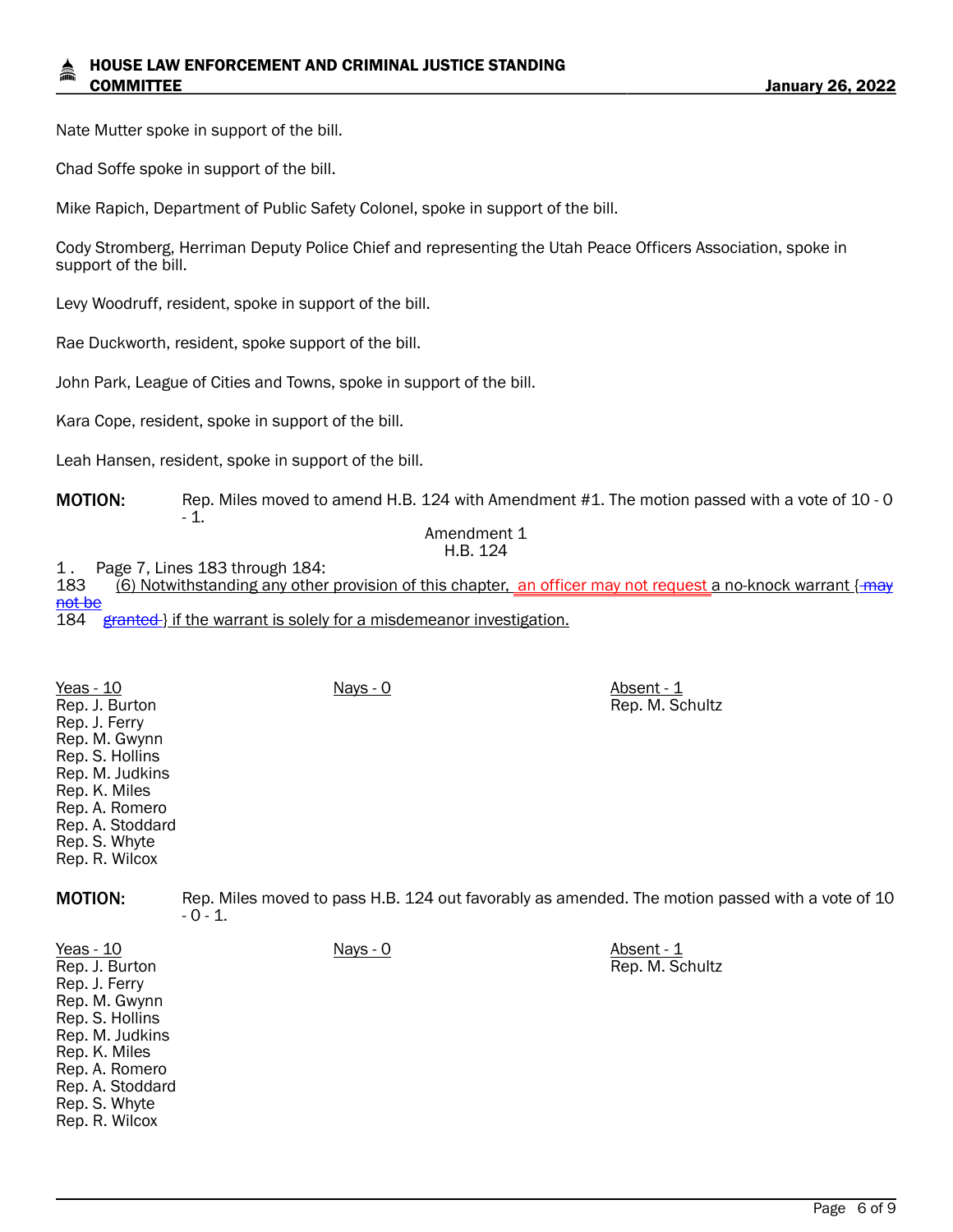### 7. H.B. 134 Victims' Rights Revisions *(Rohner, J.)*

Rep. Judy Weeks Rohner presented the bill with the assistance of George Bekmezian, victim of an armed robbery, William Carlson, and Brandon Merrill.

MOTION: Rep. Miles moved to replace H.B. 134 with 1st Substitute H.B. 134. The motion passed with a vote of 9 - 0 - 2.

> Rep. M. Schultz Rep. S. Whyte

Yeas - 9 Nays - 0 Absent - 2 Rep. J. Burton Rep. J. Ferry Rep. M. Gwynn Rep. S. Hollins Rep. M. Judkins Rep. K. Miles Rep. A. Romero Rep. A. Stoddard Rep. R. Wilcox

MOTION: Rep. Miles moved to pass 1st Substitute H.B. 134 out favorably. The motion passed with a vote of 9 - 0 - 2.

| Yeas - 9         | $Nays - 0$ | Absent - 2      |
|------------------|------------|-----------------|
| Rep. J. Burton   |            | Rep. M. Schultz |
| Rep. J. Ferry    |            | Rep. S. Whyte   |
| Rep. M. Gwynn    |            |                 |
| Rep. S. Hollins  |            |                 |
| Rep. M. Judkins  |            |                 |
| Rep. K. Miles    |            |                 |
| Rep. A. Romero   |            |                 |
| Rep. A. Stoddard |            |                 |
| Rep. R. Wilcox   |            |                 |

#### 8. H.B. 143 DUI Penalty Amendments *(Nelson, M.)*

Rep. Merrill Nelson presented the bill with the assistance of William Carlson.

Steve Burton spoke in opposition to the bill.

Mark Zesiger, Utah Highway Patrol Lt. Colonel, spoke in support of the bill.

Daniel Strong spoke in support of the bill.

Elizabeth Klc, Utah Substance Use and Alcohol Advisory Council, spoke in support of the bill.

Taryn Hiatt, resident, spoke in support of the bill.

Heather Andrews, Americans for Prosperity Utah, spoke in opposition to the bill.

MOTION: Rep. Gwynn moved to pass H.B. 143 out favorably. The motion passed with a vote of 9 - 0 - 2.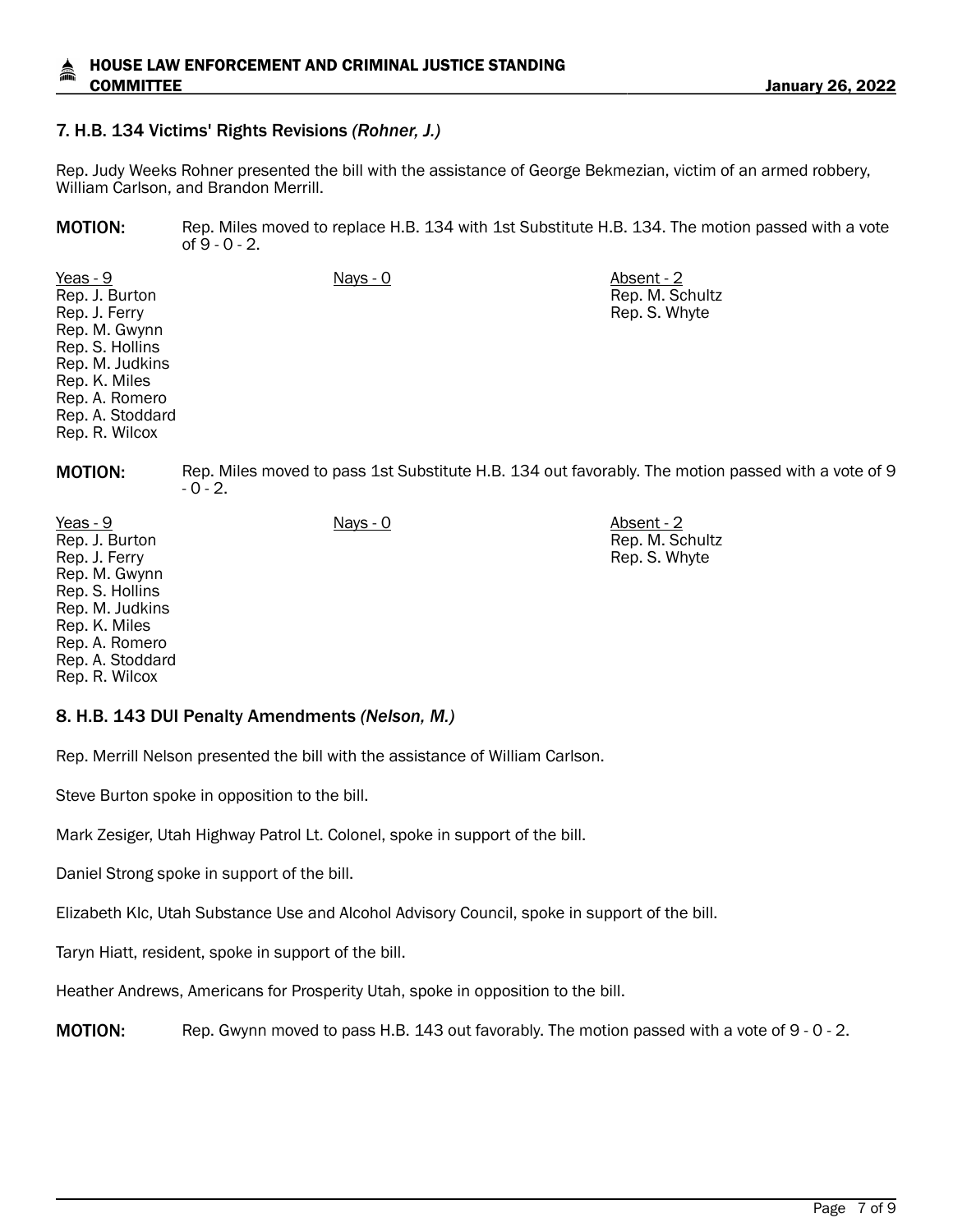Yeas - 9 Nays - 0 Absent - 2 Rep. J. Burton Rep. J. Ferry Rep. M. Gwynn Rep. S. Hollins Rep. M. Judkins Rep. K. Miles Rep. A. Romero Rep. A. Stoddard Rep. R. Wilcox

Rep. M. Schultz Rep. S. Whyte

## 9. H.B. 152 Community Correctional Center Revisions *(Musselman, C.R.)*

Rep. Calvin Musselman presented the bill with the assistance of Dan Blanchard, Department of Corrections, who spoke in support of the bill.

Rep. Burton assumed the chair.

MOTION: Rep. Romero moved to replace H.B. 152 with 1st Substitute H.B. 152. The motion passed with a vote of 7 - 0 - 4.

| Yeas - 7        | $Nays - 0$ | Absent - 4       |
|-----------------|------------|------------------|
| Rep. J. Burton  |            | Rep. M. Schultz  |
| Rep. J. Ferry   |            | Rep. A. Stoddard |
| Rep. M. Gwynn   |            | Rep. S. Whyte    |
| Rep. S. Hollins |            | Rep. R. Wilcox   |
| Rep. M. Judkins |            |                  |
| Rep. K. Miles   |            |                  |
| Rep. A. Romero  |            |                  |

**MOTION:** Rep. Romero moved to pass 1st Substitute H.B. 152 out favorably. The motion passed with a vote of 9 - 0 - 2.

| $Yeas - 9$       | Nays - 0 | Absent - 2      |
|------------------|----------|-----------------|
| Rep. J. Burton   |          | Rep. M. Schultz |
| Rep. J. Ferry    |          | Rep. S. Whyte   |
| Rep. M. Gwynn    |          |                 |
| Rep. S. Hollins  |          |                 |
| Rep. M. Judkins  |          |                 |
| Rep. K. Miles    |          |                 |
| Rep. A. Romero   |          |                 |
| Rep. A. Stoddard |          |                 |
| Rep. R. Wilcox   |          |                 |

## 10. S.B. 50 Criminal Code Evaluation Task Force Sunset Extension *(Iwamoto, J.)*

Sen. Jani Iwamoto presented the bill to the committee.

Rep. Wilcox resumed the chair.

MOTION: Rep. Hollins moved to pass S.B. 50 out favorably. The motion passed with a vote of 9 - 0 - 2.